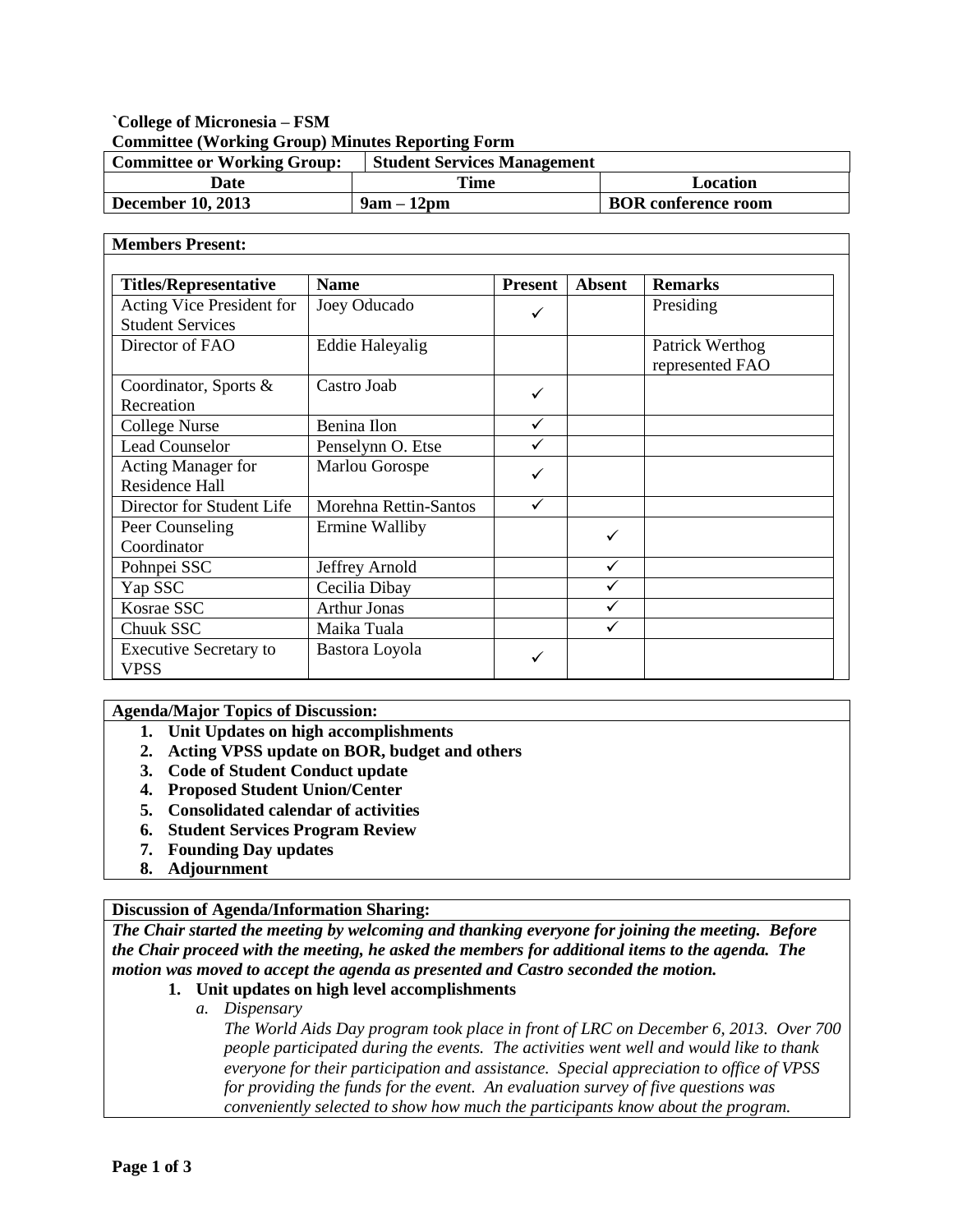*b. Counseling*

*There were fourteen tutors contracted during Fall 2013 and nine tutors were contracted and might need more additional tutors for Spring 2014. The Chair recommended to contract tutors on different subject areas to tutor and to come up with a satisfaction survey focusing on student achievement. Training should be provided in Spring 2014 on teaching methodology.*

*c. Sports and Recreation*

*Increased of programs with the students now converted the practice gym into a student recreation center. 90% of the intramural games completed. Clinics were conducted with twenty students and are currently assisting with the tournaments. The staff are in preparation for the upcoming graduation. An assessment survey was completed by fifty participants (randomly selected) to show how much they've learned.*

- *d. Financial Aid Pell grant – most of students have been awarded Work study – students have been informed of the last day of work study which is December 19, 2013. Assessment surveys are in progress by the work study coordinator.*
- *e. Residence Hall*

*Working a list for students who are planning to go on vacation.* 

*The residence hall organization (RHO) students are planning and organizing a cook out this coming weekend.*

*For the past two weeks, no citations yet.*

*Currently working with counseling staff regarding five students cited with alcohol consumption and possession.*

*There are 60 female and 65 males residing in the residents halls. The Chair recommended to work with the admissions office on students who have early registered for Spring 2014 on assignment of rooms (3 students in one room) and also to close those smaller rooms.*

*f. Student Life*

*Assessment survey of ten questions on moving the Peer Counseling Center to the gym have been completed and the results will be presented to the acting VPSS later this afternoon. The purpose of this relocation is to have a more accessible office for the director of student life and the student body association.*

*g. Others*

*The correction of Fall 2013 COMET math and reading answer sheets are in progress. Fifteen readers are scheduled to meet on December 16, 2013 to read and rate all the essays. Lunches will be provided and stipends of \$100 per person by the office of acting VPSS. Tabulation will be done as soon as essay scores are available and send to acting VPSS for the analysis and then forward to RAR committee for adoption.*

# **2. Acting VPSS update on BOR, budget and others**

*The acting VPSS attended the board of regents meeting in Chuuk from December 2-3, 2013. The high lights were basically on the FY2015 budget and the becca project. The Chair recommended everyone to keep up with their excellent works for the supports from the administration. The total budget approved for student services department is \$869,417.00.*

# **3. Code of Student Conduct update**

*The working group met and discussed some recommendations by the EC, Management Team, Students and the Cabinet. The code should finalized and submitted to the acting VPSS by January 2014.*

# **4. Proposed Student Union/Center**

# **5. Consolidated calendar of activities**

*The student life director is working on the calendar and should be publicized by Spring 2014. The Chair recommended that each activity should include the description, the sponsor, the*